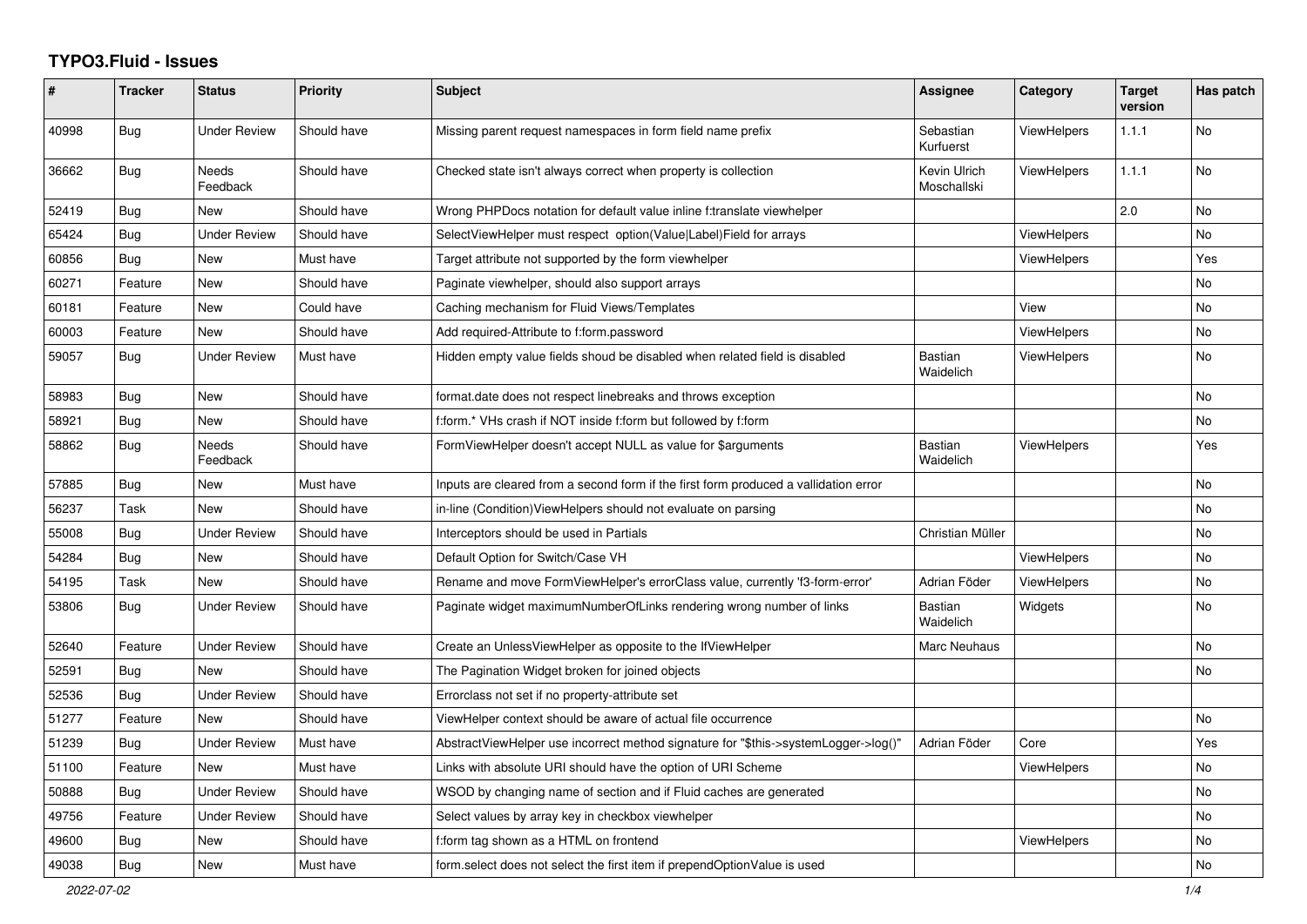| #     | <b>Tracker</b> | <b>Status</b>            | <b>Priority</b> | <b>Subject</b>                                                                                | <b>Assignee</b>        | Category           | <b>Target</b><br>version | Has patch |
|-------|----------------|--------------------------|-----------------|-----------------------------------------------------------------------------------------------|------------------------|--------------------|--------------------------|-----------|
| 48355 | Feature        | <b>New</b>               | Could have      | Assign output of viewhelper to template variable for further processing.                      |                        |                    |                          |           |
| 47669 | Task           | <b>New</b>               | Should have     | FormViewHelper does not define the default request method                                     |                        |                    |                          | <b>No</b> |
| 47006 | Bug            | <b>Under Review</b>      | Should have     | widget identifier are not unique                                                              |                        |                    |                          | No        |
| 46545 | Feature        | <b>New</b>               | Should have     | Better support for arrays in options of SelectViewHelper                                      |                        |                    |                          | No        |
| 46257 | Feature        | <b>Under Review</b>      | Should have     | Add escape sequence support for Fluid                                                         |                        | Core               |                          | <b>No</b> |
| 46091 | Task           | <b>Needs</b><br>Feedback | Should have     | Show source file name and position on exceptions during parsing                               |                        |                    |                          | <b>No</b> |
| 45394 | Task           | New                      | Should have     | Forwardport Unit test for standalone view                                                     |                        | View               |                          | No        |
| 45345 | Feature        | Needs<br>Feedback        | Should have     | Easy to use comments for fluid that won't show in output                                      |                        |                    |                          |           |
| 45153 | Feature        | <b>New</b>               | Should have     | f:be.menus.actionMenuItem - Detection of the current select option is insufficient            |                        |                    |                          | <b>No</b> |
| 43072 | Task           | <b>New</b>               | Should have     | Remove TOKENS for adding templates fallback in Backporter                                     |                        | View               |                          | <b>No</b> |
| 43071 | Task           | <b>New</b>               | Should have     | Remove TOKENS for adding fallback teplates in B                                               |                        |                    |                          | <b>No</b> |
| 42743 | Task           | <b>New</b>               | Should have     | Remove inline style for hidden form fields                                                    |                        |                    |                          | <b>No</b> |
| 42397 | Feature        | New                      | Should have     | Missing viewhelper for general links                                                          |                        |                    |                          | <b>No</b> |
| 40081 | Feature        | <b>New</b>               | Should have     | Allow assigned variables as keys in arrays                                                    |                        |                    |                          | <b>No</b> |
| 40064 | <b>Bug</b>     | New                      | Must have       | Multiselect is not getting persisted                                                          |                        | ViewHelpers        |                          | <b>No</b> |
| 39990 | Bug            | New                      | Should have     | Same form twice in one template: hidden fields for empty values are only rendered<br>once     |                        | Core               |                          | <b>No</b> |
| 39936 | Feature        | <b>New</b>               | Should have     | registerTagAttribute should handle default values                                             |                        | <b>ViewHelpers</b> |                          | <b>No</b> |
| 38369 | Bug            | <b>New</b>               | Must have       | Resource ViewHelpers should not fall back to request package                                  |                        | View               |                          | No        |
| 38130 | Feature        | <b>New</b>               | Should have     | Checkboxes and multiple select fields should have an assignable default value                 |                        |                    |                          | <b>No</b> |
| 37619 | Bug            | <b>New</b>               | Should have     | Fatal Error when using variable in name attribute of Section ViewHelper                       |                        | ViewHelpers        |                          | No        |
| 37095 | Feature        | New                      | Should have     | It should be possible to set a different template on a Fluid TemplateView inside an<br>action | Christopher<br>Hlubek  |                    |                          | <b>No</b> |
| 36655 | Bug            | New                      | Should have     | <b>Pagination Links</b>                                                                       |                        | Widgets            |                          | No        |
| 36559 | Feature        | New                      | Could have      | New widget progress bar                                                                       |                        |                    |                          | Yes       |
| 36410 | Feature        | <b>New</b>               | Should have     | Allow templates to send arguments back to layout                                              |                        | <b>ViewHelpers</b> |                          | <b>No</b> |
| 34682 | Bug            | <b>Under Review</b>      | Should have     | Radio Button missing checked on validation error                                              |                        | ViewHelpers        |                          | <b>No</b> |
| 34309 | Task           | New                      | Could have      | Unknown ViewHelpers cause exception - should be handled more graceful                         |                        | ViewHelpers        |                          | <b>No</b> |
| 33628 | Bug            | Needs<br>Feedback        | Must have       | Multicheckboxes (multiselect) for Collections don't work                                      | Christian Müller       | <b>ViewHelpers</b> |                          | <b>No</b> |
| 33551 | Bug            | New                      | Must have       | View helper values break out of a partial scope                                               | Sebastian<br>Kurfuerst | Core               |                          | <b>No</b> |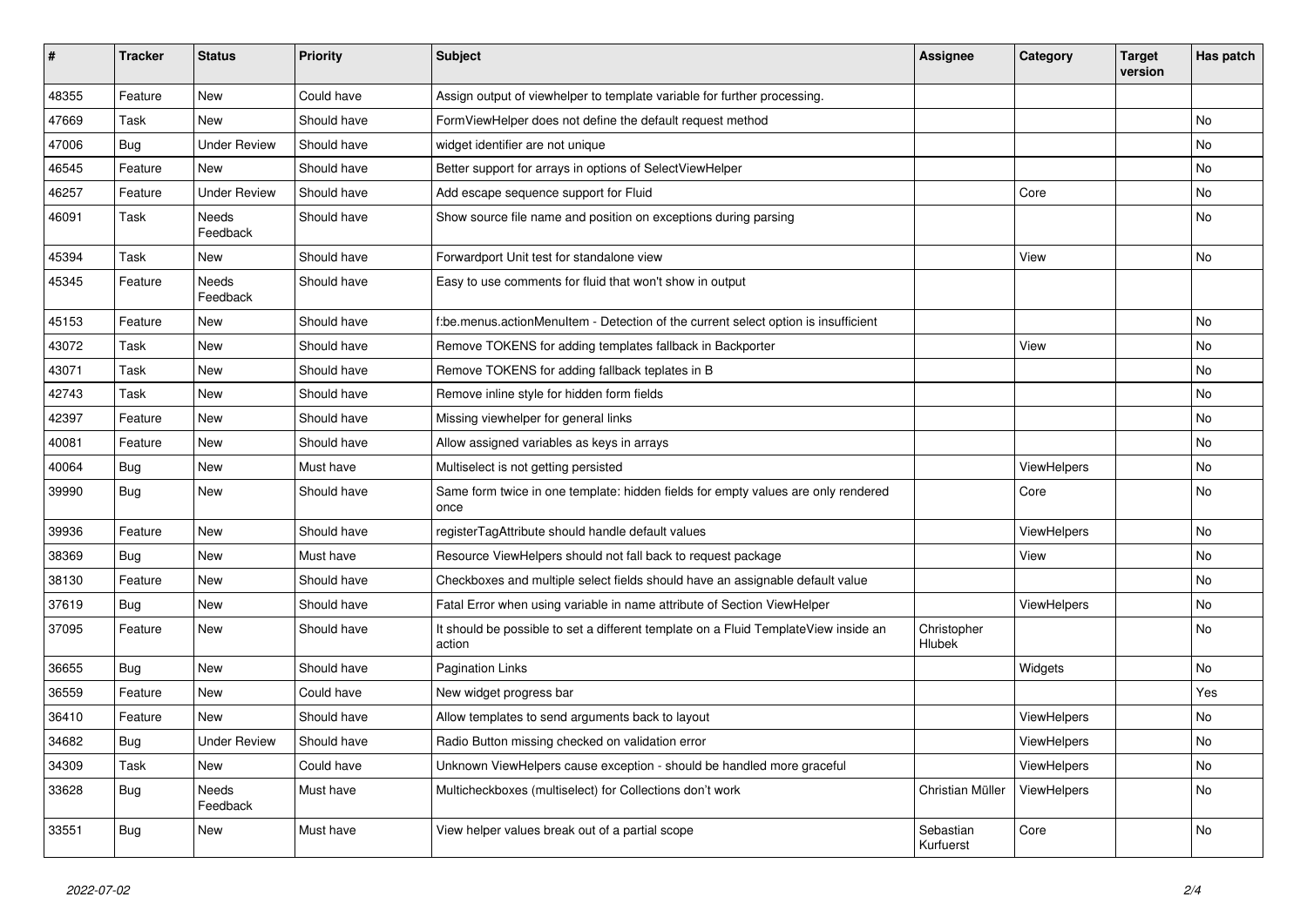| #     | <b>Tracker</b> | <b>Status</b>     | <b>Priority</b>      | <b>Subject</b>                                                                                              | Assignee               | Category           | <b>Target</b><br>version | Has patch |
|-------|----------------|-------------------|----------------------|-------------------------------------------------------------------------------------------------------------|------------------------|--------------------|--------------------------|-----------|
| 33394 | Feature        | Needs<br>Feedback | Should have          | Logical expression parser for BooleanNode                                                                   | <b>Tobias Liebig</b>   | Core               |                          | <b>No</b> |
| 33215 | Feature        | New               | Should have          | RFC: Dynamic values in ObjectAccess paths                                                                   |                        |                    |                          | <b>No</b> |
| 32035 | Task           | New               | Should have          | Improve fluid error messages                                                                                |                        | Core               |                          | Yes       |
| 31955 | Feature        | New               | Should have          | f:uri.widget                                                                                                |                        | Widgets            |                          | No        |
| 30937 | Bug            | New               | Should have          | CropViewHelper stringToTruncate can't be supplied so it can't be easily extended                            |                        | <b>ViewHelpers</b> |                          | Yes       |
| 30555 | Feature        | New               | Could have           | Make TagBuilder more extensible                                                                             |                        | Core               |                          | No        |
| 28554 | Bug            | New               | Should have          | (v4) implement feature flag to disable caching                                                              |                        |                    |                          | No        |
| 28553 | Bug            | New               | Should have          | improve XHProf test setup                                                                                   |                        |                    |                          | <b>No</b> |
| 28552 | <b>Bug</b>     | New               | Should have          | (v5) write ViewHelper test for compiled run; adjust functional test to do two passes<br>(uncached & cached) |                        |                    |                          | <b>No</b> |
| 28551 | Bug            | Accepted          | Should have          | (v4) backport VHTest                                                                                        | Sebastian<br>Kurfuerst |                    |                          | <b>No</b> |
| 28550 | <b>Bug</b>     | New               | Should have          | (v4) make widgets cacheable, i.e. not implement childnodeaccess interface                                   |                        |                    |                          | <b>No</b> |
| 28549 | <b>Bug</b>     | New               | Should have          | make widgets cacheable, i.e. not implement childnodeaccess interface                                        |                        |                    |                          | No        |
| 27607 | Bug            | New               | Must have            | Make Fluid comparisons work when first element is STRING, second is NULL.                                   |                        | Core               |                          | No        |
| 26664 | Task           | New               | Won't have this time | Clean up Form ViewHelpers                                                                                   |                        | <b>ViewHelpers</b> |                          | No        |
| 26658 | Task           | New               | Won't have this time | Make Form ViewHelpers consistent                                                                            |                        | ViewHelpers        |                          | No        |
| 13045 | <b>Bug</b>     | New               | Should have          | Entity decode of strings are different between if-conditions and output of variable                         |                        |                    |                          |           |
| 12863 | Bug            | <b>New</b>        | Should have          | Attributes of a viewhelper can't contain a '-'                                                              | Sebastian<br>Kurfuerst | Core               |                          | No        |
| 10911 | Task           | New               | Should have          | Tx_Fluid_ViewHelpers_Form_AbstractFormViewHelper->renderHiddenIdentityField<br>should be more reliable      |                        | ViewHelpers        |                          | <b>No</b> |
| 10472 | Feature        | New               | Could have           | Fluid Standalone distribution                                                                               |                        | Core               |                          | <b>No</b> |
| 9950  | Task           | New               | Should have          | Binding to nested arrays impossible for form-elements                                                       |                        | ViewHelpers        |                          |           |
| 9514  | Feature        | New               | Should have          | Support explicit Array Arguments for ViewHelpers                                                            |                        |                    |                          |           |
| 9005  | Feature        | Accepted          | Could have           | Fluid Template Analyzer (FTA)                                                                               | Sebastian<br>Kurfuerst |                    |                          |           |
| 8989  | Feature        | Needs<br>Feedback | Could have           | Search path for fluid template files                                                                        |                        | View               |                          | <b>No</b> |
| 8648  | Bug            | New               | Should have          | format.crop ViewHelper should support all features of the crop stdWrap function                             |                        | <b>ViewHelpers</b> |                          | No        |
| 8491  | Task           | Needs<br>Feedback | Should have          | link.action and uri.action differ in absolute argument                                                      | Karsten<br>Dambekalns  | <b>ViewHelpers</b> |                          | <b>No</b> |
| 7608  | Feature        | New               | Could have           | Configurable shorthand/object accessor delimiters                                                           |                        | Core               |                          | Yes       |